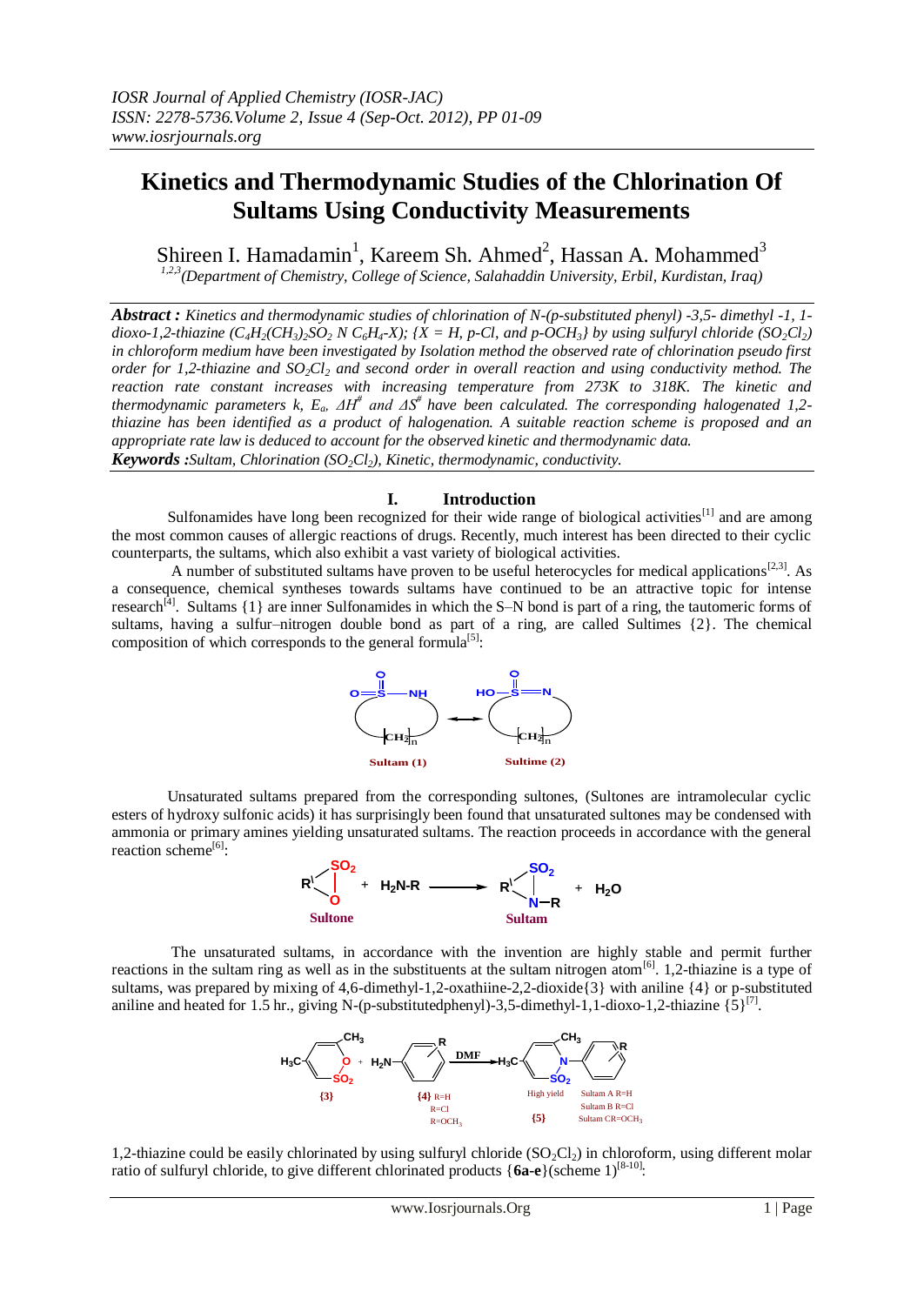

Because of our continuing interest in mild reagents for the introducing of halogens into organic molecules and because only limited kinetic and thermodynamic information is available on sultam reactions with Sulfuryl chloride, we found it is important to determine kinetic and thermodynamic parameters of the halogenation reactions of 1,2-thiazine. Electrolytic conductivity is a measure of the ability of a solution to conduct electricity. Because the ions in the solution conduct the electricity, the nature of the ions and the movement of the ions in a particular solvent determine the magnitude of the electrolytic conductivity  $[11,12]$ .

# **II. Expermental**

# 2.1 Chemicals

All chemicals used were of an analytical grade reagent, and methanol (99.9% purity) was purchased from TEDIA Company, Inc. (USA). N,N-Dimethylformamide (DMF) 99.8% from BioSolve. Chloroform  $>99.4\%$ , Sulfuryl chloride (SO<sub>2</sub>Cl<sub>2</sub>)  $>97\%$  hydrochloric acid (HCl) 97% by Fluka., Aniline 90% and sulton 98% by Sigma Aldrich Co., 4-Chloroaniline, 4-methoxyaniline by Riedel-de Haën, Franç.

## 2.1 Synthesis of N-(p-substituted phenyl)-3,5-dimethyl-1,1-dioxo-1,2-thiazine

A mixture of 0.1mole (16gm) sultone (3) and 0.1 mole (9.1 ml) of aniline or p-substituted aniline were dissolved in 25ml N,N-dimethyl formamide (DMF), the contents reflexed for 1.5hr , then cooled to room temperature and 10ml of (0.1 N) HCl was added to remove the excess of aniline then the precipitate collected by filtration, washed with cold water dried and recrystallized in methanol<sup>[13]</sup>. The physical properties are shown in table(1).

| Twore $(1)$ , bonic presented properties of the compounts (statum in $D_i \cup \beta$ ). |        |                |                       |                 |         |
|------------------------------------------------------------------------------------------|--------|----------------|-----------------------|-----------------|---------|
| <b>Compounds</b>                                                                         |        | para- $R(p-R)$ | Molecular formula     | $M.wt$ (g/mole) | Yield % |
|                                                                                          | $\sim$ |                | $C_{12}H_{13}NO_2S$   | 235.303         |         |
| Sultam<br>(5)                                                                            | B      |                | $C_{12}H_{12}NO_2SC1$ | 269.749         | 42      |
|                                                                                          |        | CH3            | $C_{13}H_{15}NO_3S$   | 265.329         | 49      |

Table (1): Some physical properties of the compounds (sultam A, B, C).

## 2.2 Experimental techniques and apparatus

The property was measured by Hanna conductivity meter that was readily adapted to automatic recording operation as in fig. (1) at temperatures (273, 283, 293, 298, 303, 318)K, for each temperature the conductivity was measured for a (200ml) water in a round bottom flask in which the acid chloride (HCl) gas evolved as a side product of the reaction was dissolved by passing nitrogen gas flow through the reaction at different time intervals.



Figure(1):Illustrative schematic diagram of the electrical conductivity measurement.

# 2.4 Molar ratio (1:15) (SultamA :  $SO_2Cl_2$ )

 $0.235g$  (0.001mol, 0.1608mol dm<sup>-3</sup>) of 1,2-thiazine (Sultam A) was dissolved in 5ml of chloroform then added in a reaction vessel (R) which is clamped in a thermostat at constant 298K temperature (as illustrated in the fig. (1)) after thermal equilibrium has been reached sulfuryl chloride  $(SO_2Cl_2)$  1.215ml (0.015mol, 2.412) mol dm<sup>-3</sup>) added which is also allowed in 298K thermostat to come to temperature equilibrium before use.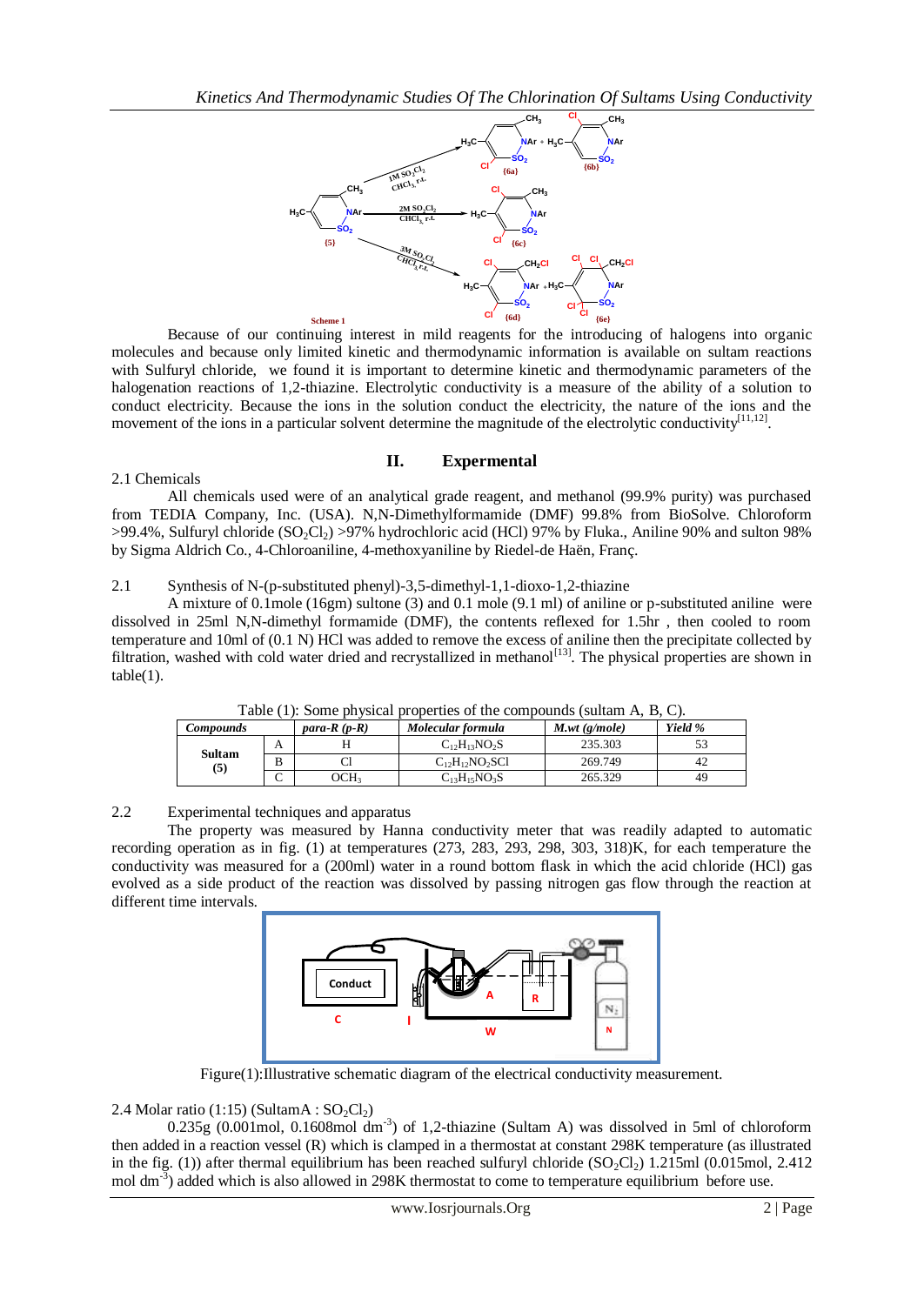A pure nitrogen gas with constant speed 10  $dm<sup>3</sup>/hr$ . by using gas flow meter was passed through a reaction mixture (R) that can transfer the hydrogen chloride (HCl) gas which is formed from the reaction, to the three necked flask (A) which contains (200ml) distilled water at 298K, and the conductivity cell was fitted with a rubber stopper and the conductivity readings from conductivity meter (C) were recorded (the conductivity of distilled water as a blank was excluded). The other neck of the flask (A) connected by a rubber tube to the flask (I) which contains 10ml distilled water and indicator, the color dose not changed indicating that all HCl gas are trapped and dissolved in the flask (A) insuring the accuracy of the conductivity measurement.

The experiment was repeated with the same weight and volumes of reactant at each (273, 283, 293, 303, 318)K, temperature, also for other sultams B and C.

## 2.3 Molar ratio (15:1) (Sultam A :  $SO_2Cl_2$ )

The same above experiment was repeated for  $(15:1)$  molar ratio by changing the concentrations by dissolving  $3.529g$  (0.015mol, 2.952mol dm<sup>-3</sup>) of 1,2-thiazine (Sultam A) 5ml of chloroform at 298K and the chlorinated agent, sulfuryl chloride  $(SO_2Cl_2)$  81µl (0.001mol, 0.196mol dm<sup>-3</sup>) was added. The experiment repeated at other five temperatures (273, 283, 293, 303, 318)K, and also performed for sultam B and C.

## 2.4 Molar ratio (1:1) (Sultam A :  $SO_2Cl_2$ )

The same experiment was repeated for equal molar ratio changing the concentrations by dissolving  $0.235g$  (0.001mol, 0.1968mol dm<sup>-3</sup>) of 1,2-thiazine (Sultam A) 5ml of chloroform and the chlorinated agent, sulfuryl chloride  $(SO_2Cl_2)$  0.08ml  $(0.001 \text{mol}, 0.1968 \text{mol})$  dm<sup>-3</sup>)was added. The experiments repeated at six temperatures (273, 283, 293, 298, 303, 318)K, and also performed for sultam B and C.

#### **III. Results And Discussion**

3.1 The chlorination using sultam :  $SO_2Cl_2(1:15)$  molar ratio

The variation of conductivity of the acid chloride with time for the chlorination of the three sultams (A, B, C) at six different temperatures ranged between (273 to 381)K are shown in fig. (2) the conductivity increase with time.



Figure (2): Variation of conductivity of the HCl with time for chlorination of Sultam A atdifferent temperature.

The results obtained from the kinetic data for the product of the chlorination of sultams were found to follow pseudo first-order kinetics according to the equation (1). The rate constant values (k) at different temperature were calculated for the product from the pseudo first order equation  $[14, 15]$ .

 $Ln(L_{\infty} - L_{t}) = ln L_{\infty} - kt \quad (1)$ 

Where

 $L_t$ : conductivity of the dissolved HCl gas at any time (t). L<sub>∞</sub>: conductivity of the dissolved HCl gas at infinite time  $(t<sub>∞</sub>)$ . t: time in sec. k: rate constant of reaction in  $sec^{-1}$ .  $(L<sub>∞</sub>-L<sub>t</sub>)$ : concentration of product at any time.

The value of k for each temperature was evaluated from the slope of the linear plots of  $ln(L_{\infty}-L_{t})$  against (t), the data plots are shown in the fig. (3) and the summary of findings of k,  $t_{1/2}$ , and  $R^2$  are given in the table (2a, b and c), where  $t_{1/2}$  is the half-life of the reaction  $R^2$  is the correlation coefficient which is a measure of the goodnessof-fit of the regression and  $0 \le R^2 \le 1$ .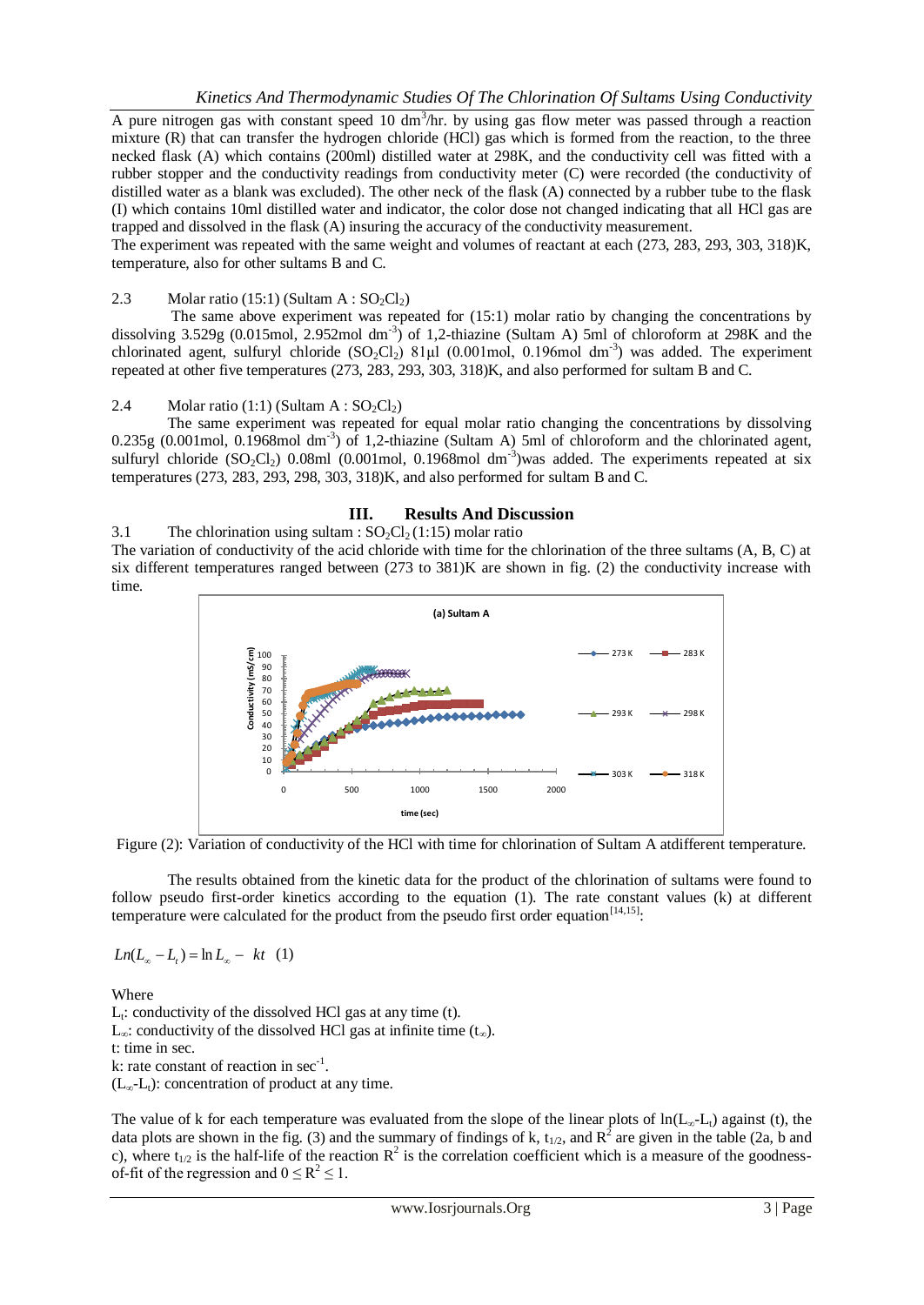## **3.1.1 Determination of thermodynamic activation parameters**

The rate constants for the reaction at the six different temperatures were plotted against 1/T and the activation energy  $(E_a)$  was calculated from the slope of the Arrhenius plot (as shown in fig. (3)) which show a good straight line with the slope of  $(-E_a/R)$  as in the equation (2):

$$
\ln k = \ln A - E_a / RT \tag{2}
$$

From the obtained results of the activation energy  $E_a$ , the enthalpy of activation  $\Delta H^*$ , entropy  $\Delta S^*$  and Gibbs free energy of activation  $\Delta G^*$  can be obtained using equations<sup>[16,17]</sup>.

$$
\Delta H^* = E_a - RT
$$
 (3)  

$$
A = \frac{eKT}{h} e^{\frac{\Delta S^*}{R}}
$$
 (4)

 $\Delta S^* = R(LnA - Ln(ek_bT/h))$  (5)

 $\Delta G^{\text{\#}} = \Delta H^{\text{\#}} - T \Delta S^{\text{\#}}$  (6) where  $k_b = 1.3806*10^{-23}$  J K<sup>-1</sup>, h = 6.626\*10<sup>-34</sup> J sec.



Figure (3): first order plot for the conductivity of the HCl of sultam A with sulfuryl chloride in chloroform using 1:15 molar ratio reactants.

| Temp. $(K)$ | $k_{obs} \times 10^{-4}$ (sec <sup>-1</sup> ) | $t_{1/2}$ (sec) |       |
|-------------|-----------------------------------------------|-----------------|-------|
| 273         |                                               | 770             | 0.990 |
| 283         |                                               | 577.5           | 0.961 |
| 293         |                                               | 407.6           | 0.966 |
| 298         | 20                                            | 346.5           | 0.970 |
| 303         | 23                                            | 301.3           | 0.957 |
| 318         | 34                                            | 203.8           | 0.968 |

Table (2a): Observed rate constants, for the chlorination of sultam A by  $SO_2Cl_2$  with molar ratio (1:15).

Table (2b): Observed rate constants, for the chlorination of sultam B by  $SO_2Cl_2$  with molar ratio (1:15).

| Temp. $(K)$ | $k_{obs} \times 10^{4}$ (sec <sup>-1</sup> ) | $t_{1/2}$ (sec) |       |
|-------------|----------------------------------------------|-----------------|-------|
| 273         | 0.21                                         | 33000           | 0.999 |
| 283         | 0.57                                         | 12157.8         | 0.999 |
| 293         | 1.4                                          | 4950            | 0.983 |
| 298         | 2.3                                          | 3013            | 0.968 |
| 303         | 3.5                                          | 1980            | 0.982 |
| 318         |                                              | 630             | 0.963 |

Table (2c): Observed rate constants, for the chlorination of sultam C by  $SO_2Cl_2$  with molar ratio (1:15).

| Temp. $(K)$ | $k_{obs}\times 10^{-4}$<br>$(sec-1)$ | $t_{1/2}$ (sec) |       |
|-------------|--------------------------------------|-----------------|-------|
| 273         |                                      | 462             | 0.978 |
| 283         |                                      | 346.5           | 0.994 |
| 293         |                                      | 266.5385        | 0.991 |
| 298         | 30                                   | 231             | 0.935 |
| 303         | 34                                   | 203.8235        | 0.950 |
| 318         |                                      | 144.375         | 0.973 |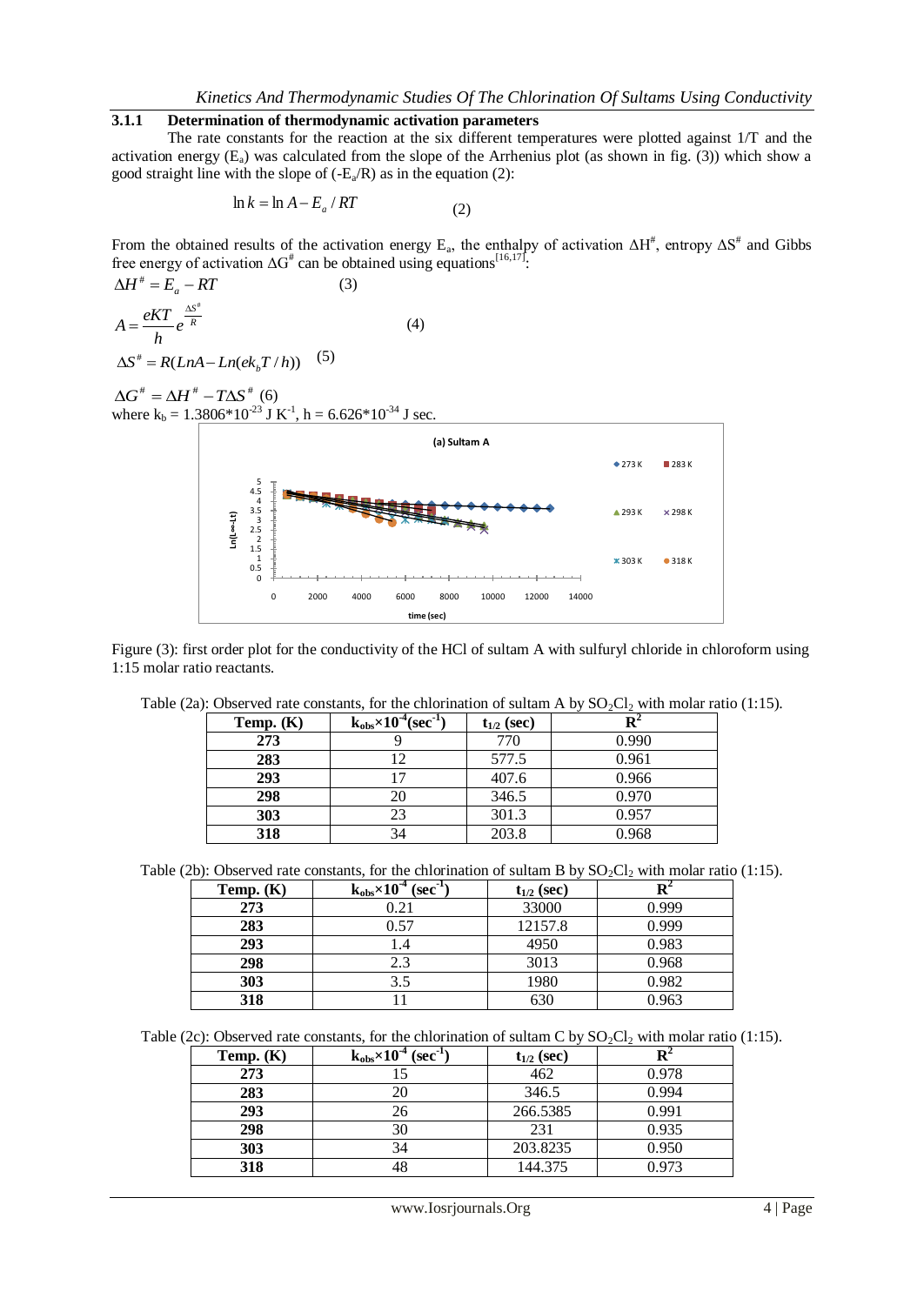

Figure (4) : Arrhenius plots for chlorination of sultam A at different temperatures using (1:15) molar ratio of sultam:SO<sub>2</sub>Cl<sub>2</sub>.

Table (3): Arrhenius parameters and entropies of activation for the chlorination of sultams  $(A, B, C)$  using  $(1:15)$  molar ratio of sultam:  $SO_2Cl_2$ .

| Sulta<br>m | $E_a$ (KJ.mol <sup>-1</sup> ) | $\mathbb{R}^2$ | A-factor/ $s^{-1}$ | $\Delta S^{\#}$ (J.mol <sup>-1</sup> K <sup>-1</sup> ) at 298K |
|------------|-------------------------------|----------------|--------------------|----------------------------------------------------------------|
|            | 21.683                        | 0.998          | 12.475             | $-232.237$                                                     |
| B          | 63.765                        | 0.999          | 33565187.45        | $-109.146$                                                     |
|            | 18.712                        | 0.999          | 5.693              | $-238.759$                                                     |

Table (4): Thermodynamic parameters for the chlorination reaction of sultams (A, B, C) using (1:15) molar ratio ofsultam:  $SO_2Cl_2$ .

| Sultam        | Temp. $(K)$ | $\Delta H^{\#}$ (KJ.mol <sup>-1</sup> ) | $\Delta S^{\#}$ (J.mol <sup>-1</sup> K <sup>-1</sup> ) |
|---------------|-------------|-----------------------------------------|--------------------------------------------------------|
|               | 273         | 19.414                                  | $-231.508$                                             |
|               | 283         | 19.330                                  | $-231.807$                                             |
| $\mathbf{A}$  | 293         | 19.247                                  | $-232.096$                                             |
|               | 298         | 19.206                                  | $-232.237$                                             |
|               | 303         | 19.164                                  | $-232.375$                                             |
|               | 318         | 19.039                                  | $-232.777$                                             |
|               | 273         | 61.495                                  | $-108.418$                                             |
|               | 283         | 61.412                                  | $-108.717$                                             |
| B             | 293         | 61.328                                  | $-109.005$                                             |
|               | 298         | 61.287                                  | $-109.146$                                             |
|               | 303         | 61.245                                  | $-109.284$                                             |
|               | 318         | 61.121                                  | -109.686                                               |
|               | 273         | 16.442                                  | $-238.030$                                             |
|               | 283         | 16.359                                  | $-238.329$                                             |
| $\mathcal{C}$ | 293         | 16.276                                  | $-238.618$                                             |
|               | 298         | 16.234                                  | -238.759                                               |
|               | 303         | 16.193                                  | -238.897                                               |
|               | 318         | 16.068                                  | -239.299                                               |

3.1.2 Interpretation of the oveall kinetic and thermodynamic results

The results are presented in fig. (3) show the excellent fit to equation (1) proves the pseudo-first order assumption were the plots are linear. The table (2a, b, c) contains k-values which are small indicates the reaction are slow specially the presence of p-chlorosubstituent at benzene ring for sultam B due to electron withdrawing of para-ubstituted chloride, also t<sub>1/2</sub> increased (t<sub>1/2</sub> = 630 sec. at 318K) as compared with unsubstitutedsultam (A)  $(t_{1/2} = 203.8$  sec. at 318K) but the presence of O-CH<sub>3</sub> group which is electron donating group, enrich electron density of the reaction center of the formed activated complex. The rate of reaction increased, i.e.  $t_{1/2}$  decreased  $(t_{1/2} = 144.375$  sec. at 318 K).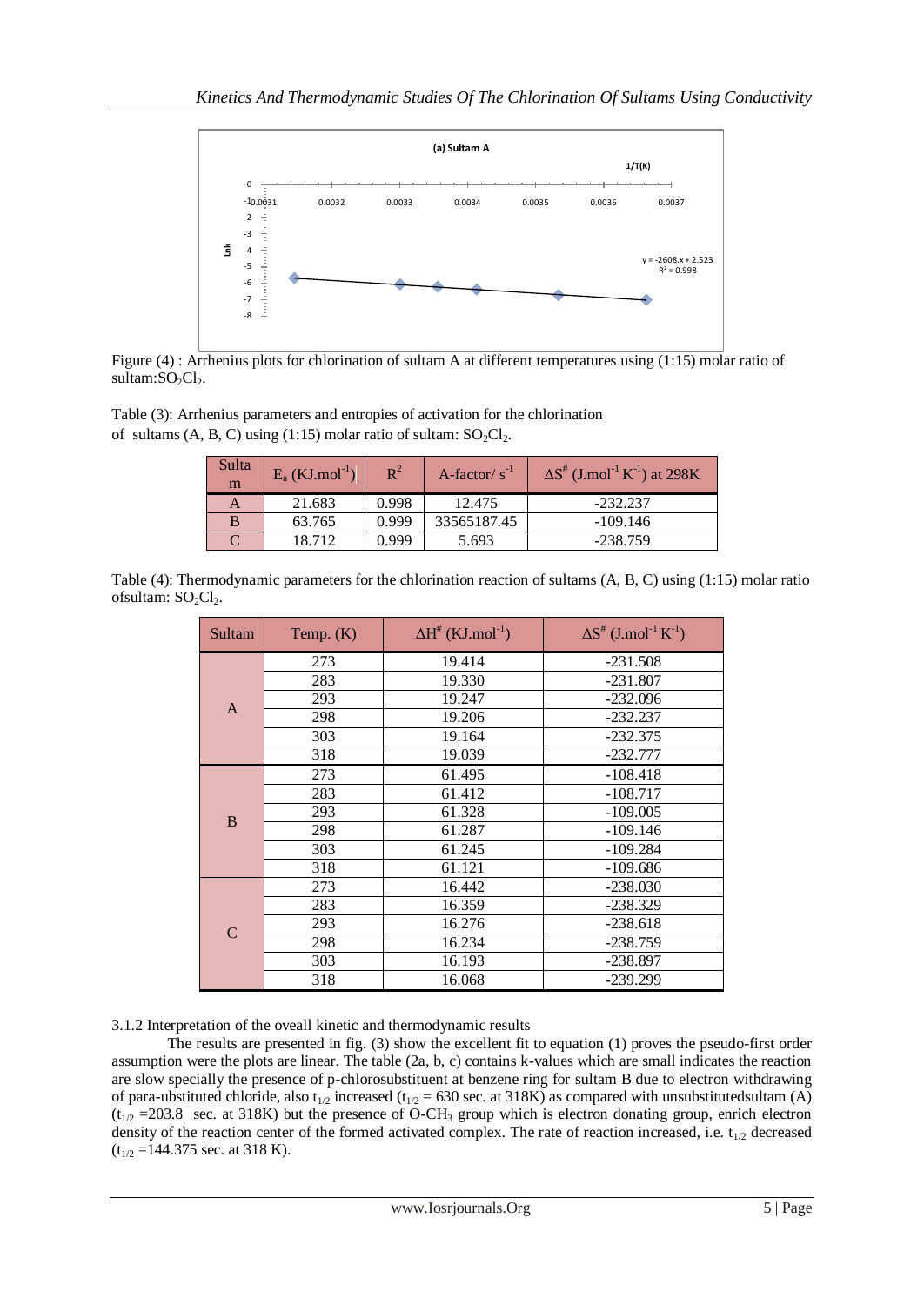Activation energies were calculated in fig (4) and tabulated from the table (3) which is low for sultam C (18.712 KJ mol<sup>-1</sup>) as compared to sultam A (21.683KJ mol<sup>-1</sup>) and this is due to p-OCH<sub>3</sub> substituent that makes the reaction easier and faster, while the sultam B has  $E_a = 63.765 \text{KJ}$  mol<sup>-1</sup> the harder it is for the reaction to occur, these results are supports the results obtained from absorbance measurements. The enthalpy difference is positive so the reaction is endothermic it means the reaction consumes energy in its process (table 4).

The pre-exponential factor (A) has abnormal value were explained according to the transition state theory, by increase the partition function of the reactants and decrease the partition function of the transition state, according to the equation (7) which indicate the more rigid configuration with less degree of freedom for the activated complex<sup>[18-20]</sup>.

$$
A = \frac{KT}{h} * \frac{Q_{AB}^*}{Q_A Q_B} \qquad (7)
$$

Also the low negative value of  $\Delta S^{\dagger}$  indicates the more rigid configuration with less degree of freedom for the activated complex than those of the reactant molecules. The presence of electron withdrawing group on the sultam lead to higher value of  $\Delta S^*$  (-109.686 Jmol<sup>-1</sup>K<sup>-1</sup> at 318K) as compared with unsubstitutedsultam  $\Delta S^*$  $(-232.777$  Jmol<sup>-1</sup>K<sup>-1</sup> at 318K)causes to a less aligned and unstable transition state will the presence of electron donating group on the sultam lead to lower value of  $\Delta S^*$  (-239.299 Jmol<sup>-1</sup>K<sup>-1</sup> at 318K) which obtained the more stable transition state.

## 3.2 The chlorination using sultam :  $SO_2Cl_2(15:1)$  molar ratio

All spectra of the products that were obtained by treatment of sultam:  $SO<sub>2</sub>Cl<sub>2</sub>$  as 15:1 molar ratios were the same as those of the starting sultam, since the small amount of chlorinated product relative to large amount of the unreacted sultam disappears, giving no detectable products.

#### 3.3 The chlorination using sultam :  $SO_2Cl_2(1:1)$  molar ratio

In the chlorination of sultams; using 1:1 molar proportion of sultam and  $SO_2Cl_2$ , The conductivity of the dissolved HCl increase with time and this indicate that no equilibrium occurred between the product and reactants during the studied period of time.The reactions were determined as second order equation; first-order with respect to each reactant and can be described by equation  $(8)^{[17-19]}$ .

$$
\frac{L_t}{L_\infty (L_\infty - L_t)} = kt \tag{8}
$$

Which means that the plot of  $L_t/(L_\infty(L_\infty-L_t))$  with the time (t) has a slope (k) which is the second order rate constant.



Figure (5): Variation of conductivity of HCl with time for chlorination of sultamsA at different temperatures using(1:1) molar ratio of sultam:  $SO_2Cl_2$ .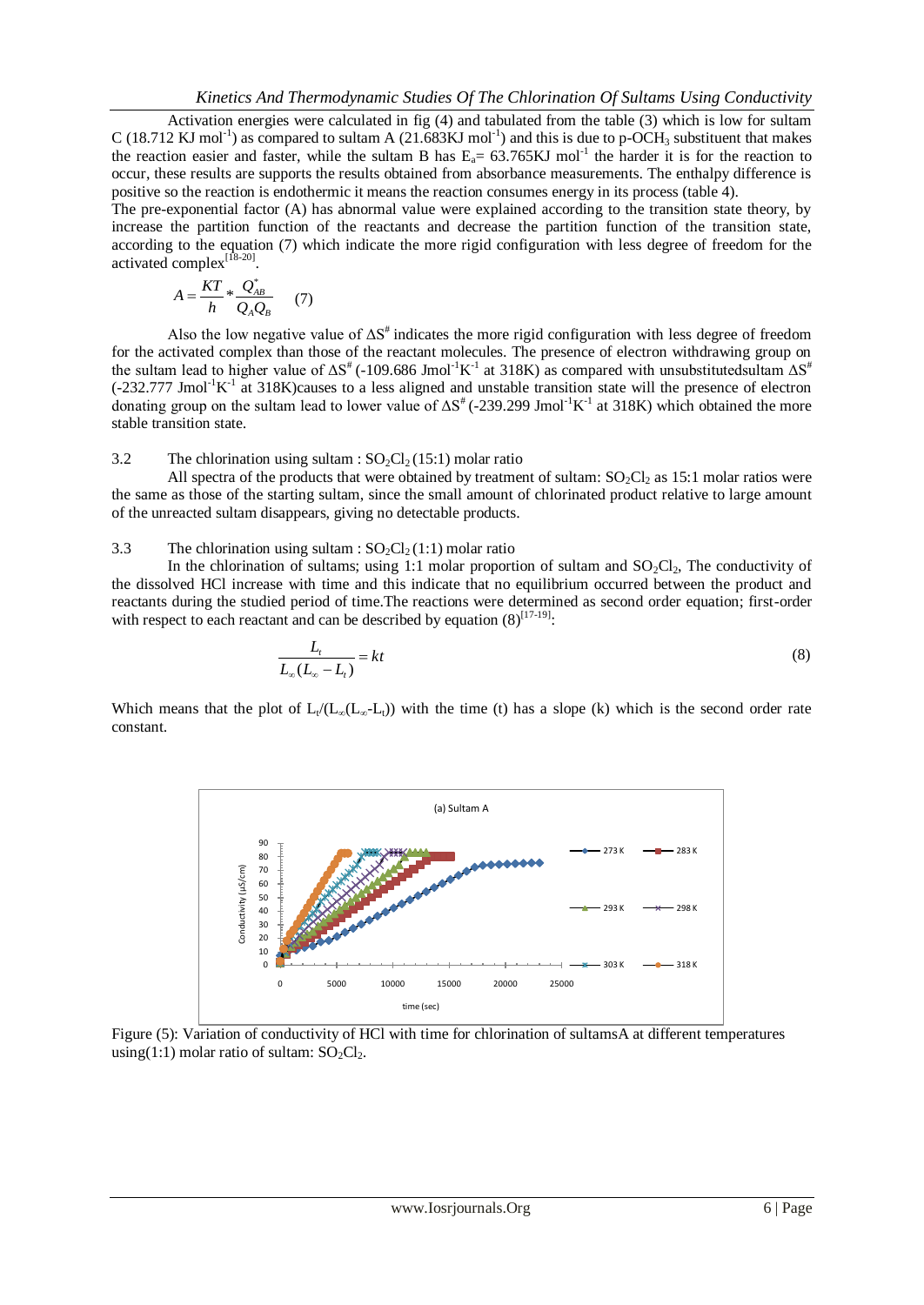

Figure (6): Second order plot of the conductivity of HCl for chlorination of sultam A at different temperatures using (1:1)molar ratio of sultam:  $SO_2Cl_2$ .

|             | Table (5a): Observed rate constants for the chiorination of suitam A with $SO_2Cl_2$ . |                 |       |  |  |  |
|-------------|----------------------------------------------------------------------------------------|-----------------|-------|--|--|--|
| Temp. $(K)$ | $k_{obs}$ ×10 <sup>-4</sup> (sec <sup>-1</sup> .L.mol. <sup>-1</sup> )                 | $t_{1/2}$ (sec) |       |  |  |  |
| 273         | 5.2                                                                                    | 9771.732        | 0.942 |  |  |  |
| 283         | 7.1                                                                                    | 7156.762        | 0.919 |  |  |  |
| 293         | 9.5                                                                                    | 5348.738        | 0.976 |  |  |  |
| 298         | 11                                                                                     | 4619.364        | 0.923 |  |  |  |
| <b>303</b>  | 12                                                                                     | 4234.417        | 0.909 |  |  |  |
| 318         | 18                                                                                     | 2822.945        | 0.939 |  |  |  |

 $Table (5a):$  Observed rate constants for the chlorination of sultam  $\Delta$  with SO<sub>2</sub>Cl

Table (5b): Observed rate constants for the chlorination of sultam B with  $SO_2Cl_2$ .

| Temp. $(K)$                                                                                       | $k_{obs} \times 10^{-4}$ (sec <sup>-1</sup> .L.mol. <sup>-1</sup> ) | $t_{1/2}$ (sec) |       |  |
|---------------------------------------------------------------------------------------------------|---------------------------------------------------------------------|-----------------|-------|--|
| 273                                                                                               | 1.6                                                                 | 31758.13        | 0.915 |  |
| 283                                                                                               | 2.4                                                                 | 21172.09        | 0.996 |  |
| 293                                                                                               | 3.4                                                                 | 14945           | 0.900 |  |
| 298                                                                                               |                                                                     | 12703.25        | 0.946 |  |
| 303                                                                                               |                                                                     | 10162.6         | 0.905 |  |
| 318                                                                                               |                                                                     | 7259.001        | 0.966 |  |
| Table $(5c)$ : Observed rate constants for the chlorination of sultam $\Gamma$ with $\mathcal{S}$ |                                                                     |                 |       |  |

| Table (5c): Observed rate constants for the chlorination of sultam C with $SO_2Cl_2$ . |                                                                                          |          |       |  |
|----------------------------------------------------------------------------------------|------------------------------------------------------------------------------------------|----------|-------|--|
| Temp. $(K)$                                                                            | $k_{obs} \times 10^{-4}$ (sec <sup>-1</sup> , L, mol, <sup>-1</sup> )<br>$t_{1/2}$ (sec) |          |       |  |
| 273                                                                                    | 6.2                                                                                      | 8195.646 | 0.907 |  |
| 283                                                                                    | 8.3                                                                                      | 6122.049 | 0.983 |  |
| 293                                                                                    | 10                                                                                       | 5081.301 | 0.963 |  |
| 298                                                                                    | 12                                                                                       | 4234.417 | 0.983 |  |
| 303                                                                                    | 14                                                                                       | 3629.501 | 0.939 |  |
| 318                                                                                    | 19                                                                                       | 2674.369 | 0.897 |  |



Figure (7) : Arrhenius plots for chlorination of sultam A at different temperatures using (1:1) molar ratio of sultam: $SO_2Cl_2$ .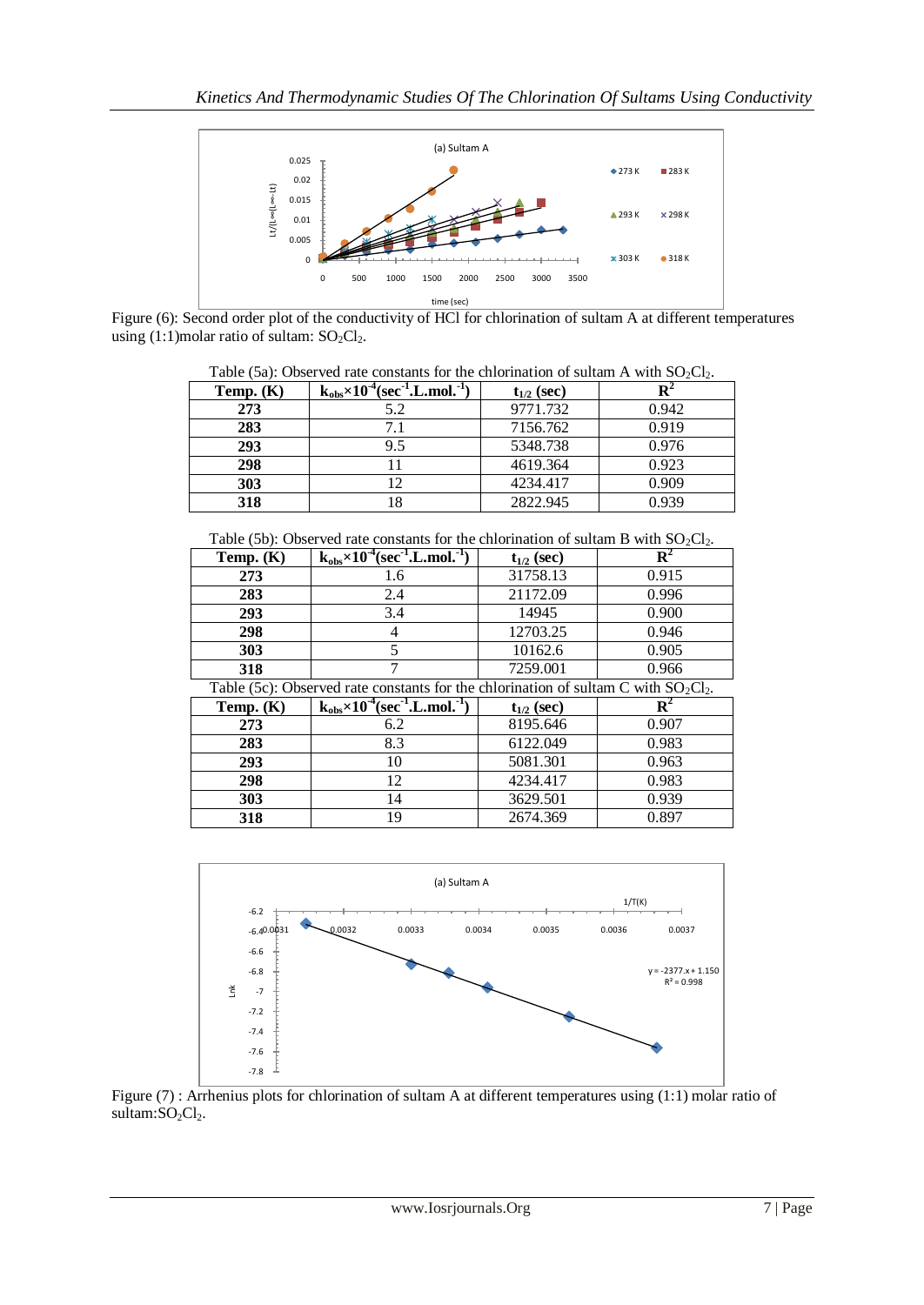Table (6): Arrhenius parameters and entropies of activation for the chlorination of sultams (A, B, C) using (1:1) molar ratio of sultam:  $SO_2Cl_2$ .

| Sultam | $E_a$ (KJ.mol <sup>-1</sup> ) | $\rm R^2$ | A-factor<br>$(\sec^{-1} L \mod)$ | $\Delta S^{\#}$ (J.mol <sup>-1</sup> K <sup>-1</sup> ) at<br>298K |
|--------|-------------------------------|-----------|----------------------------------|-------------------------------------------------------------------|
| A      | 19.768                        | 0.998     | 3.158                            | $-243.657$                                                        |
|        | 24.065                        | 0.994     | 6.554                            | $-237.587$                                                        |
|        | 18.067                        | 0.993     | 763                              | $-248.501$                                                        |

Table (7): Thermodynamic parameters for the chlorination reaction of sultams (A, B, C) using (1:1) molar ratio of sultam:  $SO_2Cl_2$ .

| Sultam | Temp. $(K)$ | $\Delta H^{\#}$ (KJ.mol <sup>-1</sup> ) | $\Delta S^{\#}$ (J.mol <sup>-1</sup> K <sup>-1</sup> ) |
|--------|-------------|-----------------------------------------|--------------------------------------------------------|
|        | 273         | 17.498                                  | $-242.928$                                             |
|        | 283         | 17.415                                  | $-243.227$                                             |
| A      | 293         | 17.332                                  | $-243.516$                                             |
|        | 298         | 17.290                                  | $-243.657$                                             |
|        | 303         | 17.249                                  | $-243.795$                                             |
|        | 318         | 17.124                                  | $-244.197$                                             |
|        | 273         | 21.776                                  | $-236.859$                                             |
|        | 283         | 21.693                                  | $-237.158$                                             |
| B      | 293         | 21.610                                  | $-237.447$                                             |
|        | 298         | 21.569                                  | $-237.587$                                             |
|        | 303         | 21.527                                  | $-237.726$                                             |
|        | 318         | 21.402                                  | $-238.127$                                             |
|        | 273         | 15.798                                  | $-247.773$                                             |
|        | 283         | 15.715                                  | $-248.072$                                             |
| C      | 293         | 15.631                                  | $-248.361$                                             |
|        | 298         | 15.590                                  | $-248.501$                                             |
|        | 303         | 15.548                                  | $-248.640$                                             |
|        | 318         | 15.424                                  | -249.041                                               |

The conductivity measurement of the dissolved acid chloride gas were investigated kinetically and thermodynamically at six different temperature for the three sultams at different time intervals, fig. (5) shows that the conductivity increases with time for the tree sultam at six different temperatures. Plotting second order equation as in fig.(6) shows the linear straight line indicated the fitness to the second order equation.

The table (5) contains the summary of findings of k,  $t_{1/2}$ , and  $R^2$  for the three sultams, the k-values are small indicates the reaction are slow specially the presence of p-chlorosubstituent at benzene ring for sultam B due to electron withdrawing of para substituted chlorine, also t<sub>1/2</sub> increased (t<sub>1/2</sub> = 7259.001sec. at 318K) as compared with unsubstitutedsultam (A) ( $t_{1/2}$  = 2822.945 sec. at 318K) but the presence of O-CH<sub>3</sub> group which is electron donating group, enrich electron density of the reaction center of the formed activated complex. The rate of reaction increased, i.e.  $t_{1/2}$  decreased ( $t_{1/2}$  =2674.369sec. at 318 K).

Activation energies were calculated in the fig. (7) and tabulated in the table (6) which has lower value for sultam C (18.067 KJ mol<sup>-1</sup>) as compared to sultam A (19.768 KJ mol<sup>-1</sup>) and this is due to p-OCH<sub>3</sub> substituent that makes the reaction easier and faster, while the sultam B has  $E_a = 24.065$  KJ mol<sup>-1</sup> the harder it is for the reaction to occur. The enthalpy difference is positive so the reaction is endothermic it means the reaction consumes energy in its process (table (7)).

The pre-exponential factor (A) has abnormal value were explained, according to the equation (7) which indicate the more rigid configuration with less degree of freedom for the activated complex. Also the low negative value of  $\Delta S^*$  indicates the more rigid configuration with less degree of freedom for the activated complex than those of the reactant molecules. The presence of electron withdrawing group on the sultam (B) lead to higher value of  $\Delta S^*$  (-238.127 Jmol<sup>-1</sup>K<sup>-1</sup> at 318K) as compared with unsubstitutedsultam (A)  $\Delta S^*$  (- $244.197$  Jmol<sup>-1</sup>K<sup>-1</sup> at 318K) causes to a less aligned and unstable transition state will the presence of electron donating group on the sultam lead to lower value of  $\Delta S^*$ (-249.041Jmol<sup>-1</sup>K<sup>-1</sup> at 318K) which obtained the more stable transition state.